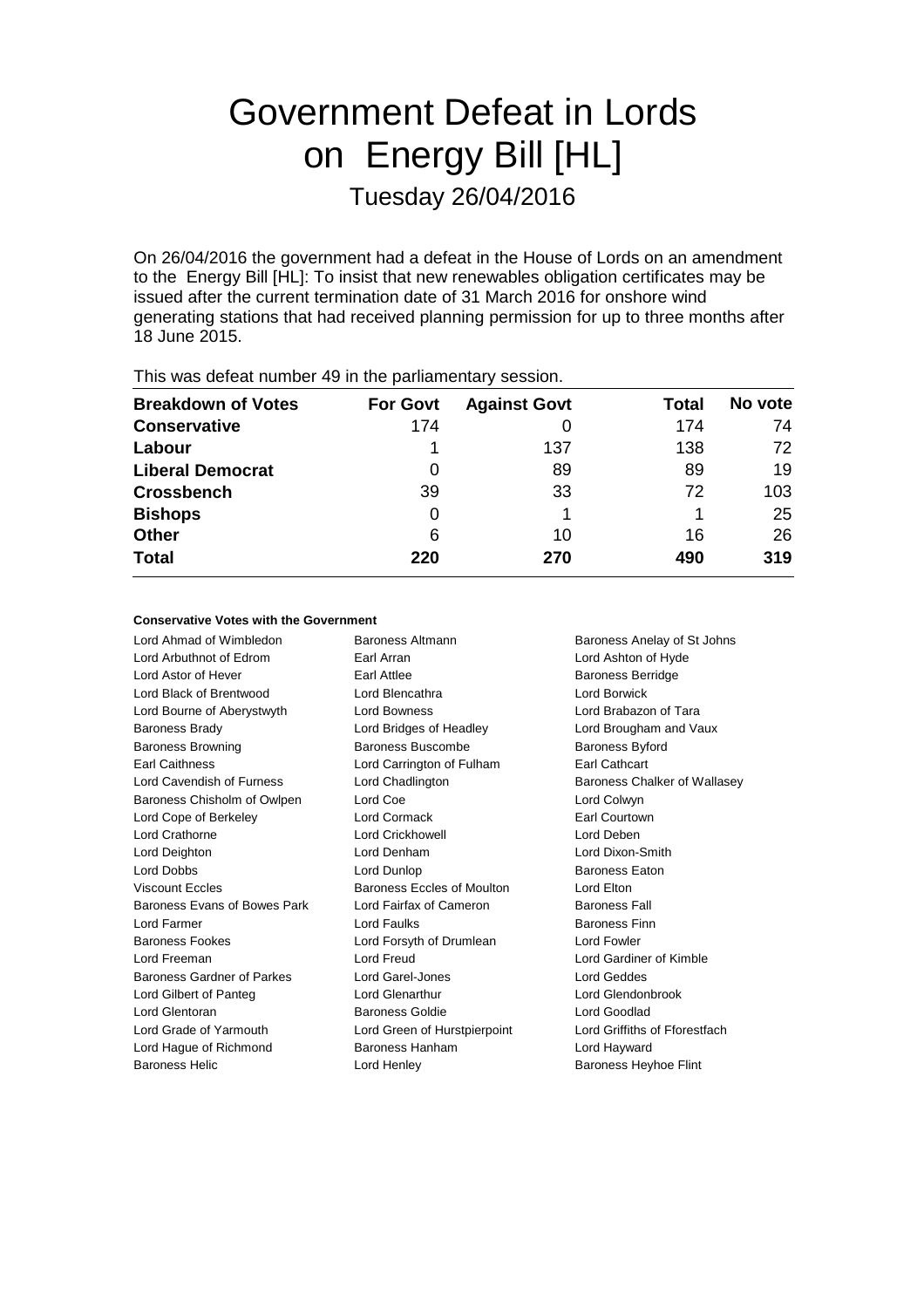Lord Holmes of Richmond Baroness Hooper Cord Horam Lord Howard of Rising Earl Howe Lord Howell of Guildford Lord Hunt of Wirral Lord Inglewood Lord James of Blackheath Baroness Jenkin of Kennington Lord Jopling Lord Keen of Elie Lord King of Bridgwater Lord Kirkham Lord Lang of Monkton Lord Lansley Lord Lawson of Blaby Lord Leigh of Hurley Lord Lexden Lord Lingfield Marquess of Lothian Lord Lucas Lord Lupton Lord Lyell Lord MacGregor of Pulham Market Lord Mancroft Lord Marland Lord Marlesford Lord McColl of Dulwich Baroness McIntosh of Pickering Baroness Mobarik Baroness Morris of Bolton Lord Naseby Lord Nash **Baroness Neville-Jones** Baroness Neville-Rolfe Baroness Newlove Lord Northbrook Lord Norton of Louth Lord O'Shaughnessy Baroness O'Cathain Lord O'Neill of Gatley Lord Palumbo **Baroness Perry of Southwark** Baroness Pidding Lord Popat Lord Porter of Spalding Lord Price Lord Prior of Brampton **Baroness Rawlings** Baroness Redfern Lord Renfrew of Kaimsthorn Lord Ribeiro **Viscount Ridley** Viscount Ridley Lord Risby **Lord Robathan** Baroness Rock Lord Rotherwick Lord Sassoon Baroness Scott of Bybrook Baroness Seccombe **Earl Selborne** Earl Selborne Lord Selkirk of Douglas Lord Selsdon Baroness Sharples Lord Sheikh Lord Sherbourne of Didsbury Lord Shinkwin **Earl Shinkwin** Earl Shrewsbury Lord Skelmersdale Lord Smith of Hindhead Lord Spicer Baroness Stedman-Scott Baroness Stowell of Beeston Lord Strathclyde Baroness Stroud Lord Suri Lord Swinfen Lord Taylor of Holbeach Lord Trefgarne Viscount Trenchard Lord Trimble Lord True Lord Tugendhat Viscount Ullswater Baroness Verma Lord Vinson Lord Wakeham Baroness Warsi Lord Wasserman Duke of Wellington **Baroness Wilcox** Lord Whitby **Baroness Wilcox** Baroness Williams of Trafford Lord Young of Cookham Viscount Younger of Leckie

Lord Higgins **Baroness Hodgson of Abinger** Lord Hodgson of Astley Abbotts

# **Conservative Votes against the Government**

#### **Labour Votes with the Government** Lord Livermore

#### **Labour Votes against the Government**

Baroness Adams of Craigielea Lord Alli Lord Anderson of Swansea Baroness Andrews **Baroness Armstrong of Hill Top** Baroness Bakewell Lord Bassam of Brighton **Lord Beecham** Baroness Blackstone Baroness Blood **Lord Blunkett** Lord Bradley **Lord Bradley** Lord Bragg Lord Brookman Lord Campbell-Savours Lord Cashman Viscount Chandos Lord Clark of Windermere Lord Clarke of Hampstead Lord Collins of Highbury Baroness Corston Baroness Crawley Lord Cunningham of Felling Lord Davies of Oldham Lord Davies of Stamford Baroness Dean of Thornton-le-Fylde Lord Desai Baroness Donaghy Baroness Drake Lord Dubs Lord Elder **Baroness Farrington of Ribbleton** Lord Faulkner of Worcester Lord Foster of Bishop Auckland Lord Foulkes of Cumnock Baroness Gale Lord Gordon of Strathblane Baroness Gould of Potternewton Lord Grantchester Lord Griffiths of Burry Port Lord Grocott Lord Hain Viscount Hanworth Lord Harris of Haringey Lord Harrison Lord Hart of Chilton Lord Haskel Lord Haworth Baroness Hayter of Kentish Town Baroness Healy of Primrose Hill Lord Hollick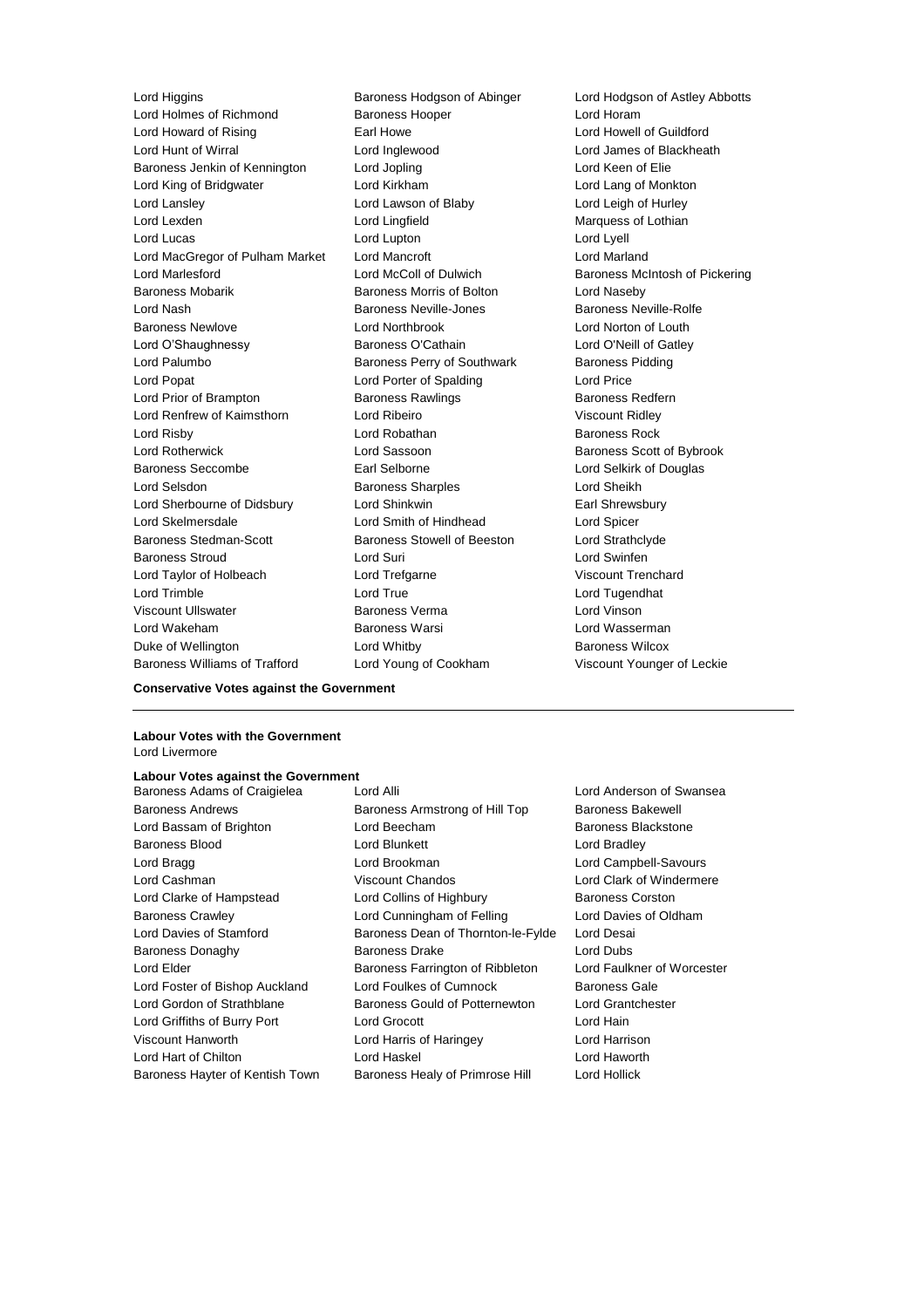Baroness Hollis of Heigham Lord Howarth of Newport Baroness Howells of St Davids Lord Hoyle Lord Hughes of Woodside Lord Hunt of Chesterton Lord Hunt of Kings Heath Lord Hutton of Furness Lord Irvine of Lairg Baroness Jay of Paddington **Lord Jones** Baroness Jones of Whitchurch Baroness Jowell **Baroness Kennedy of The Shaws** Lord Kennedy of Southwark Baroness Kennedy of Cradley **Baroness King of Bow** Lord Kinnock Baroness Kinnock of Holyhead Lord Kirkhill Lord Entertainment Cord Knight of Weymouth Baroness Lawrence of Clarendon Lord Layard Lord Lea of Crondall Lord Leitch **Baroness Liddell of Coatdyke** Lord Liddle Baroness Lister of Burtersett Lord MacKenzie of Culkein Baroness Mallalieu Lord Mandelson Lord Maxton Lord McAvoy Lord McConnell of Glenscorrodale Baroness McDonagh Lord McFall of Alcluith Baroness McIntosh of Hudnall Lord Mitchell Lord Monks Lord Moonie Baroness Morgan of Huyton Lord Morris of Handsworth Lord Morris of Aberavon **Lord Murphy of Torfaen** Baroness Nye Lord O'Neill of Clackmannan Lord Pendry Lord Plant of Highfield Lord Ponsonby of Shulbrede Baroness Prosser Baroness Prosser Lord Puttnam Lord Radice **Baroness Ramsay of Cartvale** Baroness Rebuck Lord Reid of Cardowan Lord Richard Lord Rosser Lord Rowlands Baroness Royall of Blaisdon Lord Sawyer Baroness Sherlock Viscount Simon Lord Smith of Leigh Baroness Smith of Basildon Lord Stevenson of Balmacara Lord Stone of Blackheath Baroness Symons of Vernham Dean Baroness Taylor of Bolton Lord Taylor of Blackburn Lord Temple-Morris Baroness Thornton Lord Tomlinson Lord Touhig **Lord Tunnicliffe Lord Tunnicliffe Baroness Wall of New Barnet** Baroness Warwick of Undercliffe Lord Watson of Invergowrie Lord Watts Lord West of Spithead **Baroness Wheeler** Baroness Whitaker Lord Whitty Lord Williams of Elvel Lord Woolmer of Leeds Baroness Worthington Baroness Young of Old Scone

#### **Liberal Democrat Votes with the Government**

# **Liberal Democrat Votes against the Government** Lord Addington Lord Allan of Hallam Lord Ashdown of Norton-sub-Hamdon Baroness Bakewell of Hardington Mandeville Baroness Barker Lord Beith Baroness Benjamin Baroness Bonham-Carter of Yarnbury Baroness Bowles of Berkhamsted Lord Bradshaw Baroness Brinton Lord Bruce of Bennachie Baroness Burt of Solihull Lord Campbell of Pittenweem Lord Carlile of Berriew Lord Chidgey Lord Clement-Jones Lord Cotter Lord Dholakia **Baroness Doocey** Baroness Falkner of Margravine Baroness Featherstone Lord Foster of Bath Lord Fox Baroness Garden of Frognal Lord German **Earl Glasgow** Earl Glasgow Lord Goddard of Stockport **Baroness Grender** Baroness Hamwee Baroness Harris of Richmond Baroness Humphreys Lord Hussain Baroness Hussein-Ece **Baroness Janke** Baroness Janke Lord Jones of Cheltenham Lord Kirkwood of Kirkhope Baroness Kramer Lord Lee of Trafford Lord Lester of Herne Hill **Lord Loomba Baroness Ludford Baroness Ludford** Lord Macdonald of River Glaven Lord Maclennan of Rogart Baroness Maddock Baroness Manzoor Lord Marks of Henley-on-Thames Lord McNally Baroness Miller of Chilthorne Domer Lord Newby **Baroness Nicholson of Winterbourne** Baroness Northover Lord Oates Earl Oxford and Asquith Lord Paddick Lord Palmer of Childs Hill Baroness Parminter Lord Purvis of Tweed Baroness Randerson Lord Redesdale Lord Rennard Lord Roberts of Llandudno Baroness Scott of Needham Market Lord Scriven **Lord Sharkey Community** Lord Sharp of Guildford Baroness Sharp of Guildford